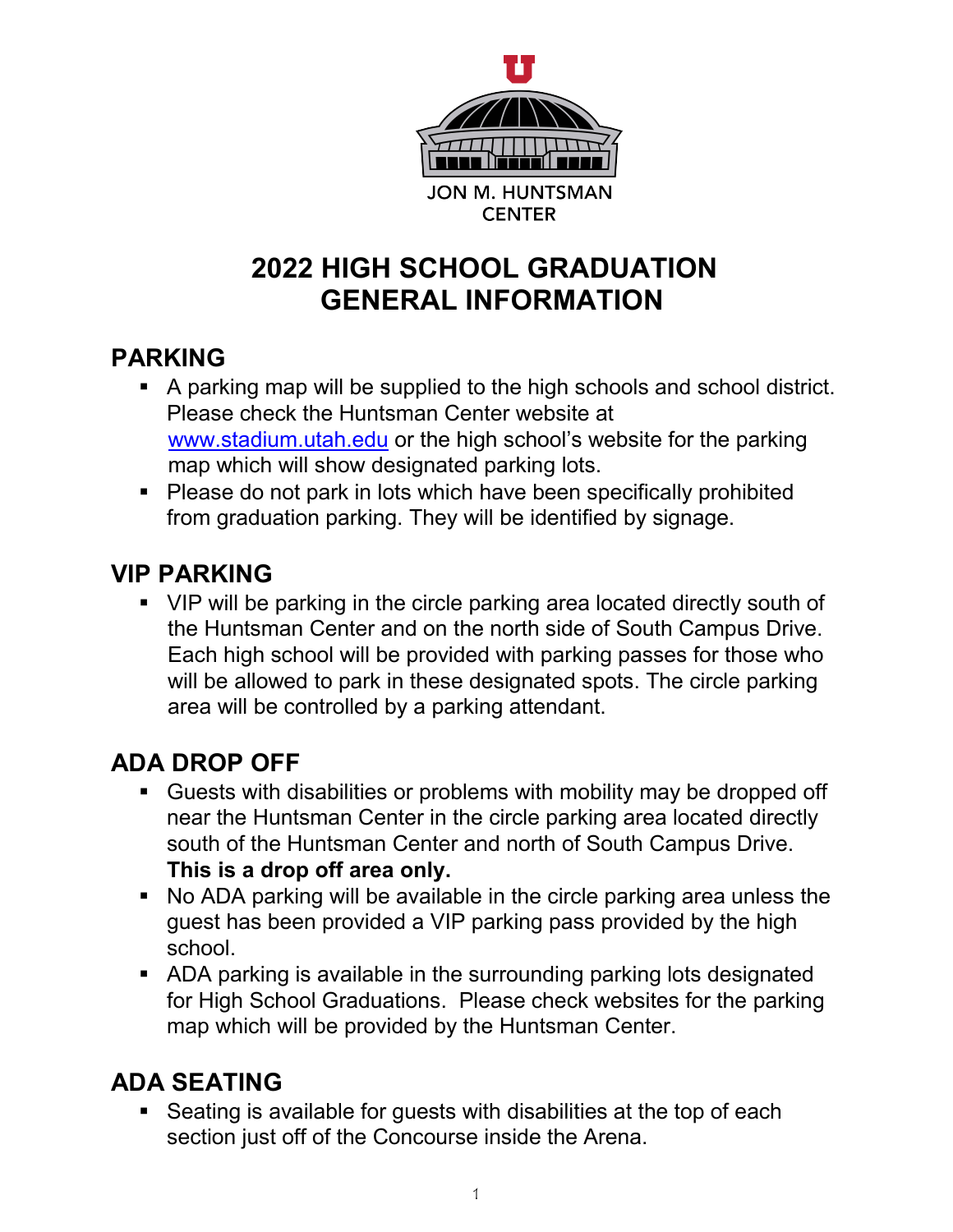- Wheelchair seating is available in the cutout areas also located at the top of each section just off the Concourse level inside the Arena.
- ADA companion seating is located next to the wheelchair cutout areas.
- ADA seating is not allowed on the Floor with the exception of students who are graduating.
- Strollers are not allowed in the ADA cutout areas at the top of each section. These areas are specifically designated for wheelchairs.

#### **BAG SEARCHES**

- For the safety and protection of the graduates and their guests, all bags will be searched at the doors. We encourage graduates and guests to leave all bags at home. Clear bags are also suggested to expedite the search process.
- If bags contain any of the prohibited items listed below, the quests will be asked to take the item back to their car and will not be allowed into the arena until the prohibited item has been removed.

#### **PROHIBITED ITEMS**

- Alcohol
- Artificial Noisemakers (including air horns)
- Confetti
- **Silly String**
- **Glitter**
- **Balloons**
- **Fireworks**
- Glass Bottles
- **Signs**
- Weapons
- **Food & Drink (1 bottle of water is allowed)**

### **CONFETTI CLEAN-UP CHARGES**

**If confetti or silly string is thrown or dispersed on the Floor, in the arena** or outside on the grounds each school will be charged \$250.00 per occurrence with the minimum charge being \$250.00 for a single occurrence, \$500 for two and \$750.00 for three.

#### **BALLOONS**

■ Balloons are not allowed inside the Arena. This includes helium and nonhelium balloons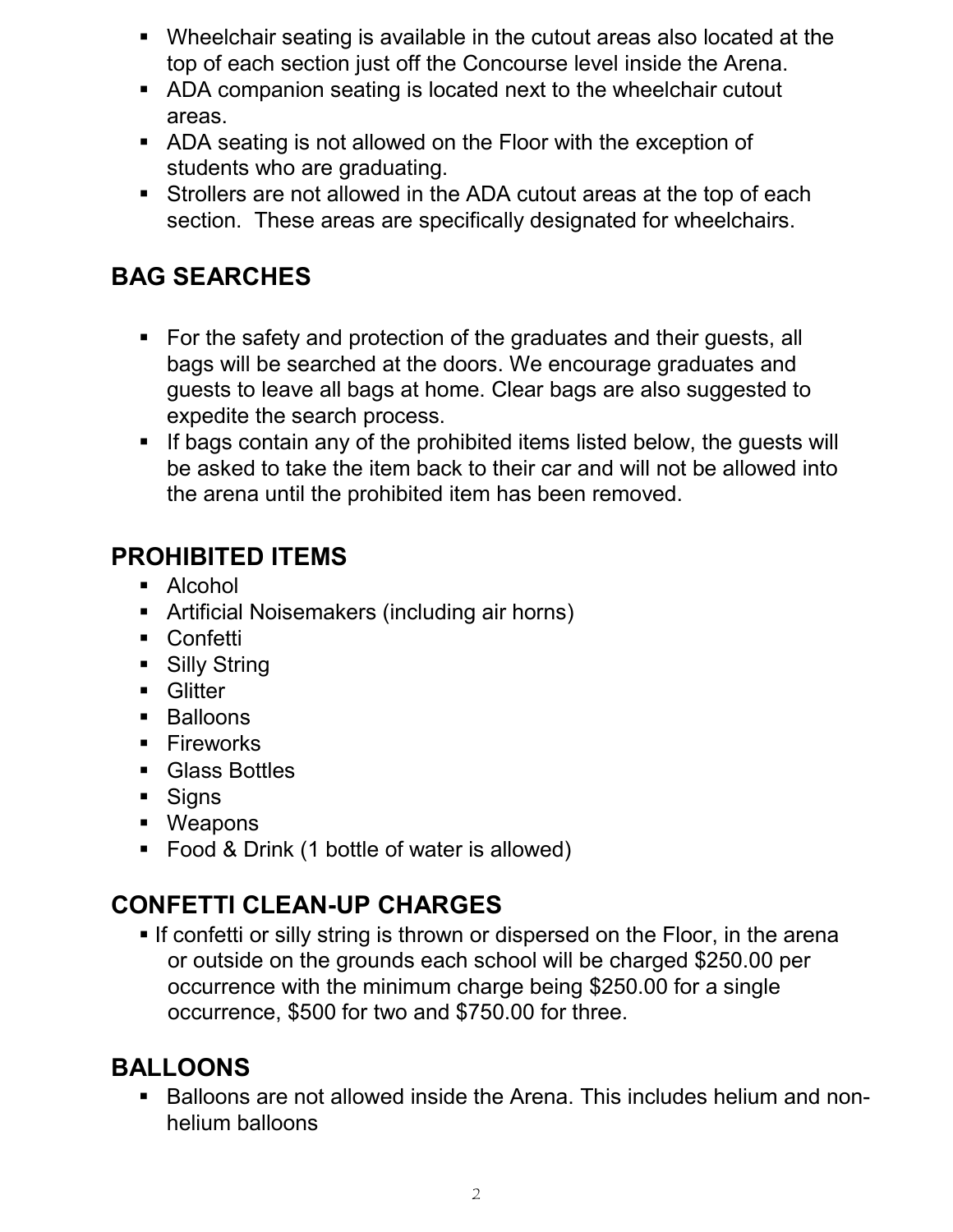**If they are brought inside the Arena then the guest will be asked to** store them in the balloon storage area which is located across from Portal 23 in the Ticket Office Lobby. An Usher will assist guests with storage.

#### **LEIS**

- The Jon M. Huntsman Center will be implementing a new policy regarding graduation leis. Under the new policy school district administration will determine whether or not leis are allowed to be worn during the graduation ceremony.
- If the school district administration chooses to allow leis to be worn by students and staff on the floor during the graduation ceremony they must provide written notification to Jon M. Huntsman Center event management no less than 3 days prior to the graduation date. Additionally, if leis are allowed a \$1,000 cleaning charge will be added to the school districts invoice.
- It is difficult to keep the carpets clean due to the volume of students on the floor tight turnaround with having multiple graduations per day and when there are flower petals, leaves and candy that get stepped on and ground into the carpet it becomes even more difficult. To protect the floors, we need to have a cleaning crew available between each graduation to clean the mess created. The associated fee will cover the extra staff and equipment needed to clean the carpets between each graduation ceremony. Also, the fee will be used to deep clean the carpets after the graduation ceremonies have concluded.
- $\blacksquare$  If the school district administration chooses to not allow leis to be worn by students and staff on the floor during the graduation ceremony leis will continue to be allowed to remain with family and friends in the stands or concourse during the graduation and can be worn afterwards.

#### **STROLLERS**

- Strollers are not allowed inside the Arena Bowl area as they block the aisles and the ADA accessible areas need to be set aside for wheelchairs and disabled guest seating.
- Strollers will need to be stored in the designated storage area which is located across from Portal 23 in the Ticket Office Lobby. An usher will assist guests with storage.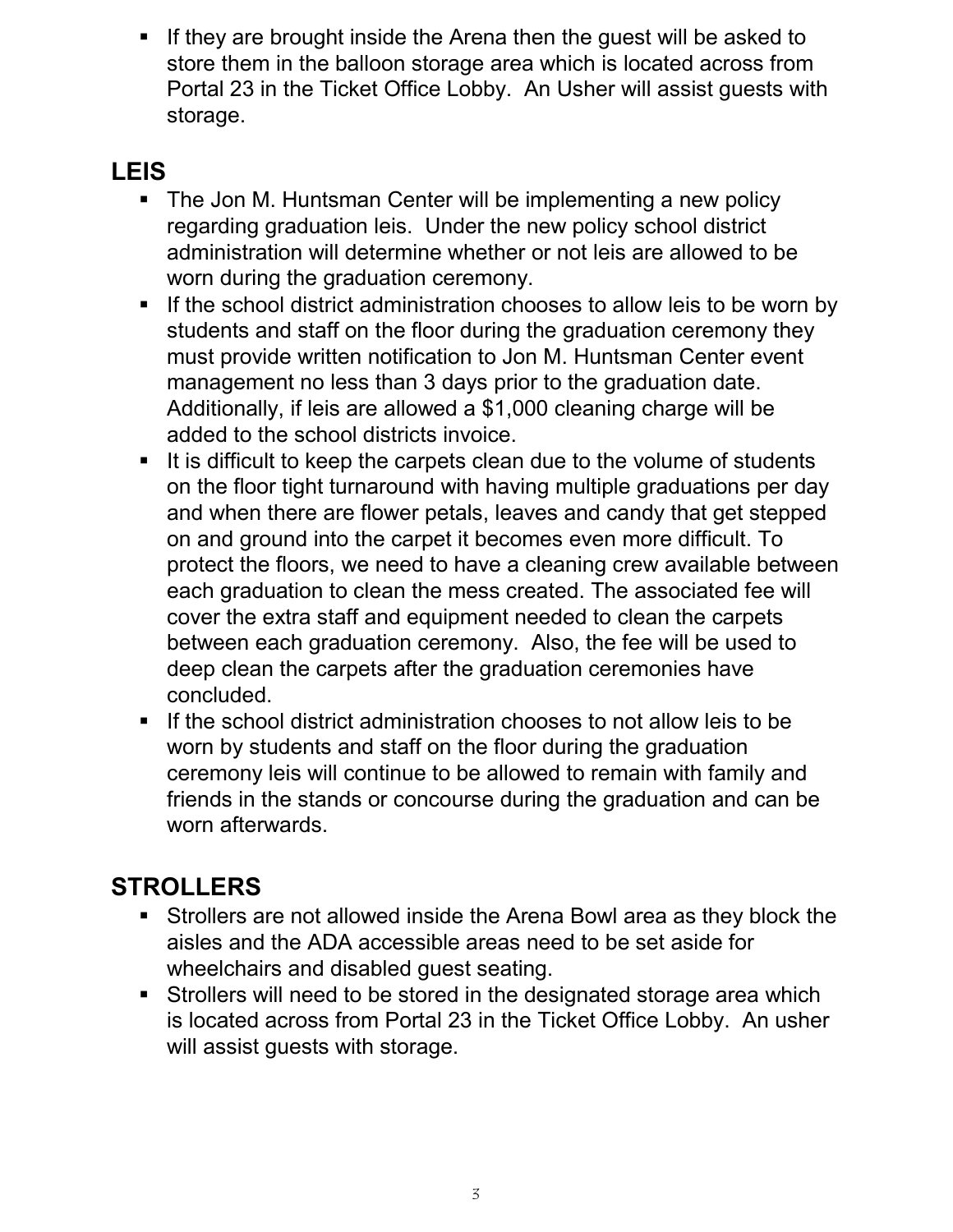### **ELEVATOR POLICY**

- Only graduating students with disabilities and faculty and school staff with disabilities who will be assisting with the graduations will be allowed to use the elevator.
- The elevator is located between Portals 6 7.
- An Usher can assist the student or staff in calling the elevator.

## **FLOWERS**

- **Flower sales will not be allowed on the premises unless the school district approves of an exclusive vendor.** Individual schools may not approve of flower sales, it must be approved at the district level in order to maintain fairness at all graduations in the district.
- If the school district approves a flower vendor there may only be one vendor and the district official in charge of the graduations must provide a signed legal contract of exclusive rights to the Huntsman Center Event Manager. The school district official must also provide a way to identify the vendor such as a wristband or a hand stamp.
- Any vendor selling flowers on site without school district permission will be asked to leave the premises by the University Police Department.

### **PICTURES**

- **Pictures are allowed anywhere outside of the Arena, but not inside** as this interferes with the graduation ceremony transitions.
- **Parents and friends will not be allowed on the Floor to take pictures** nor will they be allowed to block aisles or walkways during the ceremony.

### **SOUND CHECK**

- A microphone sound check will be performed exactly  $\frac{1}{2}$  hour prior to the start of each school's graduation ceremony.
- Any speakers, choirs, madrigals, soloists or other musical numbers who would like to test the sound on the Huntsman Center sound system must be in place ready to go at this time.
- If the  $\frac{1}{2}$  hour prior to time frame is missed there will be no sound check performed as it will be too close to the beginning of the ceremony.

### **PROGRAM**

• Please provide a copy of the program for each school's graduation ceremony at least one week prior to the day of the graduation.